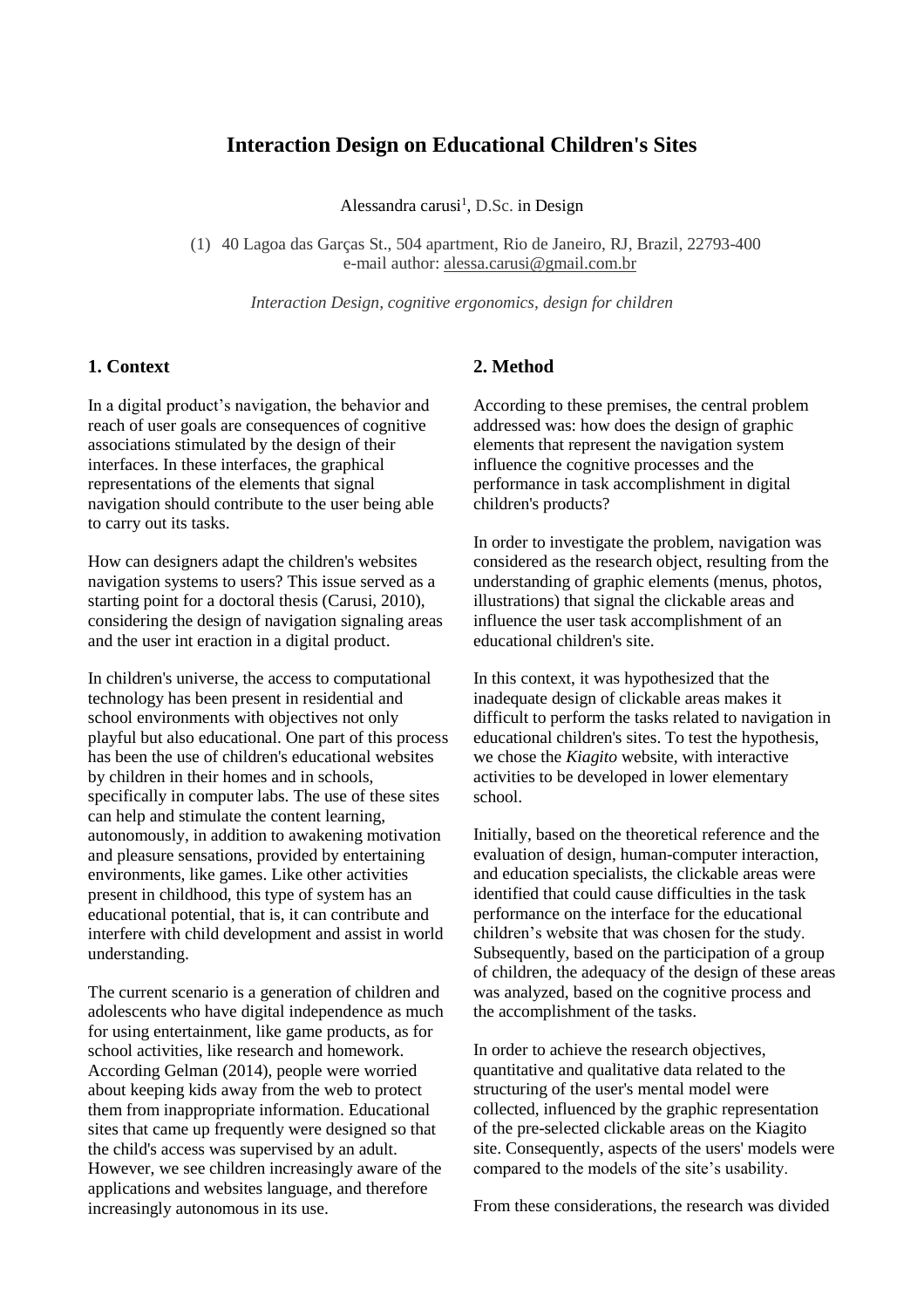into two phases: exploratory and participatory. Data from different origins were collected, coming as much from investigations with education specialists, teachers and designers regarding the research topic and the Kiagito site (exploratory phase); as from an evaluation with children using the same site (participatory phase).

At the end of the study, the results of the used methods were compared to the site's usability model. Thus, it was possible to analyze if the design of the clickable areas was in agreement with the mental models of the participating groups of children.

## **3. Final Placings**

The study results made it possible to visualize questions that helped the elaboration of guidelines so that the interface design contributes to the facilitation of learning. It is worth mentioning that such guidelines were generated according to the limits assumed for each phase of the study such as the participants used, as well as the characteristics and the participating children's age range.

Finally, the study sought to show that cognitive issues are influenced by the way information is presented in a website, that is, by its design. This implies how such a product will be manipulated and understood. The responsibility of designing an educational site is broadened, as the interfaces can only be complete in their functions by keeping children motivated. It is also hoped that interactive educational products will serve an increasing number of children with different experience levels related to computational technology, and will be able to learn their content and develop their users.

### **4. References**

ALS, B. S.; JENSEN, J. J.; SKOV, M. B. *Comparison of Think-Aloud and Constructive Interaction in Usability Testing with Children*. In: Proceedings of the 2005 Conference on Interaction Design and Children 2005. Boulder, USA, 2005.

ASSIS, R. **O Uso Crítico, Criativo e Compartilhado das Linguagens Digitais**. In: TIC Kids Online Brasil 2015: pesquisa sobre o uso da internet por crianças e adolescentes no Brasil. São Paulo: Comitê Gestor da Internet no Brasil, 2016.

CARUSI, A. **Design da navegação em sites infantis educacionais: os efeitos no desempenho** 

**das tarefas**. Tese (Doutorado em Design); Pontifícia Universidade Católica do Rio de Janeiro, Rio de Janeiro, 2010.

CHIASSON, S., GUTWIN, C. *Design Principles for Children's Software*. *In*: Technical Report HCI-TR-05-02, Computer Science Department, University of Saskatchewan, Canada, 2005.

COSTA, F. Contributos para um modelo de avaliação de produtos multimédia centrado na participação dos professores. *In*: Anais do 1 Simpósio Ibérico de Informática Educativa. Aveiro, PT, 1999.

DEMENCIANO COSTA, L. O que os jogos de entretenimento têm que os jogos com fins pedagógicos não têm: princípios para projetos de jogos com fins pedagógicos. Dissertação (Mestrado em Artes e Design). Pontifícia Universidade Católica do Rio de Janeiro, Rio de Janeiro, 2008.

DRUIN, A. *Children as our technology design partners*. *In*: The Design of Children's Technology. Morgan Kaufmann, 1999.

FERRAN, P.; FRANÇOIS, M.; PORCHER, L. **Na escola do jogo**. Lisboa, PT: Editorial Estampa, 1979.

FREIRE, L. L. **Navegação e design em softwares educativos: uma abordagem ergonômica**. Dissertação de Mestrado em Design. Recife: Universidade Federal de Pernambuco, 2005.

GAMEZ, Luciano. **Ergonomia escolar e as novas tecnologias no ensino: enfoque na avaliação de software educacional**. Dissertação de Mestrado em Engenharia Humana. Braga, PT: Universidade do Minho, 1998. SEP

GELMAN, D. **Design for Kids: Digital Products for Playing and Learning**. Nova York, USA: Rosenfeld Media Brooklyn, 2014.

LÉVY, P. As Tecnologias da Inteligência: o futuro do pensamento na era da informática. São Paulo: Editora 34, 1993.

PIAGET, J. **A Linguagem e o pensamento da criança**. São Paulo: Martins Fontes, 1986.

PUNTAMBEAKAR, S.; STYLIANOU, A.; HÜBSCHER, R. **Improving navigation and learning in hypertext environments with**